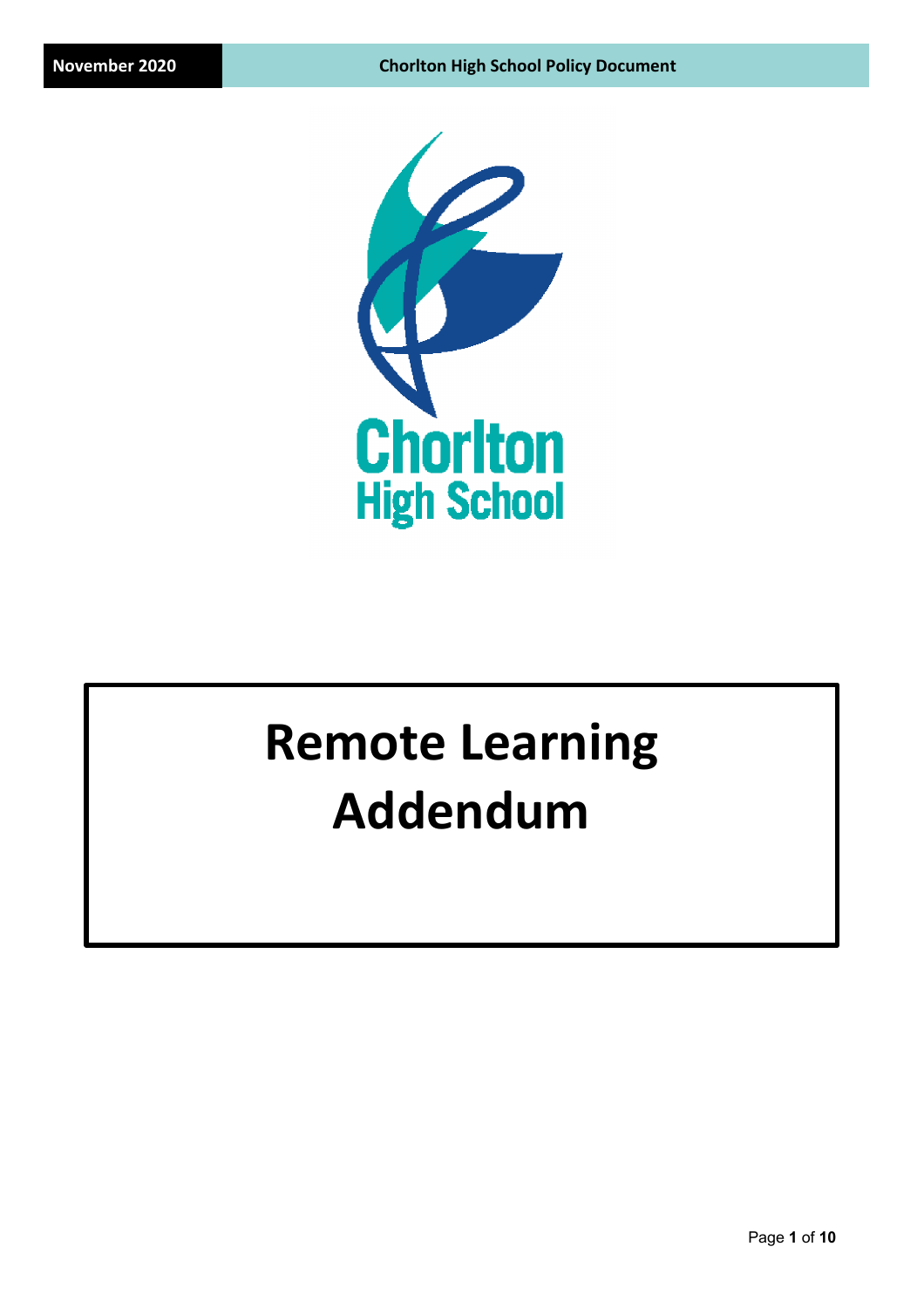## **Contents:**

- **1. Introduction**
- **2. Ensuring Access to Remote Provision**
- **3. CHS Distance Learning Principles**
- **4. Interactive Platforms**
- **5. Contingency Planning – CHS Distanced Learning SOP**
- **6. CPD**
- **7. Communication**
- **8. Assessing Pupil Progress**
- **9. Supporting pupils with SEND**
- **10. Parental Support**

CHS Learning Trust *(previously: Chorlton High School)* is a Cooperative Multi Academy Trust Registered in England and Wales number 08321679 Registered Office: Nell Lane, Chorlton, Manchester, M21 7SL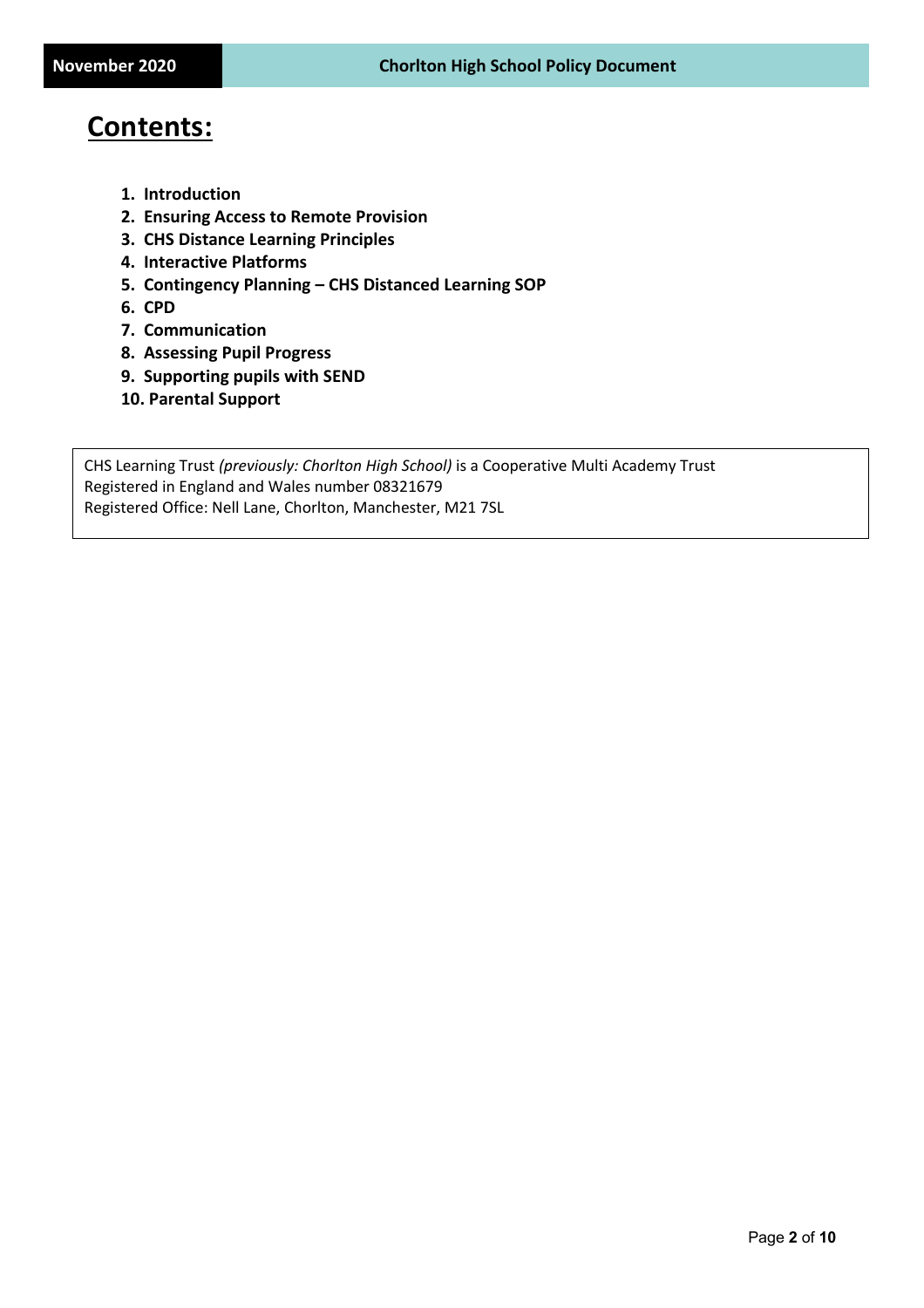#### **1. Introduction:**

This is an overview of the Remote Learning provision and standard operating procedures at Chorlton High School which compliments the Teaching and learning Policy

#### **2. Ensuring Access to Remote provision**

All student and staff digital access has been audited. Pupils have been identified in each year group who fall under the following categories

- No access to a digital device and/or internet
- Shared access to a device which is having a negative effect on their learning and progress
- Using a phone as a digital device

The school has successfully applied for and received DFE laptops which have been issued to all disadvantaged students who fall into the categories above. Students have received training on usage and parents/carers have been engaged in the process and support. The school will continue to monitor student access.

Where digital access continues to be an issue, the school provides paper-based resources for students where appropriate.

All staff who have limited or no digital access are supported with the provision of a device during any period of self- isolation to enable them to work successfully from home.

### **3. CHS Distance Learning Principles**

The school established Distance Learning principles aligned to the CHS Model for Learning which is evidence-based and enables the most effective teaching and learning. The principles have been reviewed by all stakeholders, including parents and students. These principles include the following

#### *(See Appendix 1 – CHS Blended Learning Model)*

- Clear instructions which outline each stage of the lesson
- Start with a review of the previous lesson/learning
- When Presenting new information, do so in small, manageable steps with some practice after each step (small input – then do something with it)
- Obtain a high success rate Ideally, we would see/check their performance before we move on. This can be done using online platforms/functions – Forms, Quizzes, Assignments, Chat, Seneca, GCSE Pod
- Provide models and scaffolds for difficult tasks through visual means like teacher instructional videos
- Engage students in daily, weekly and monthly reviews

### **4. Interactive Platforms**

Microsoft Teams has been developed during the period of school closure as the school's remote learning platform. Extensive training has been provided to students and staff to ensure the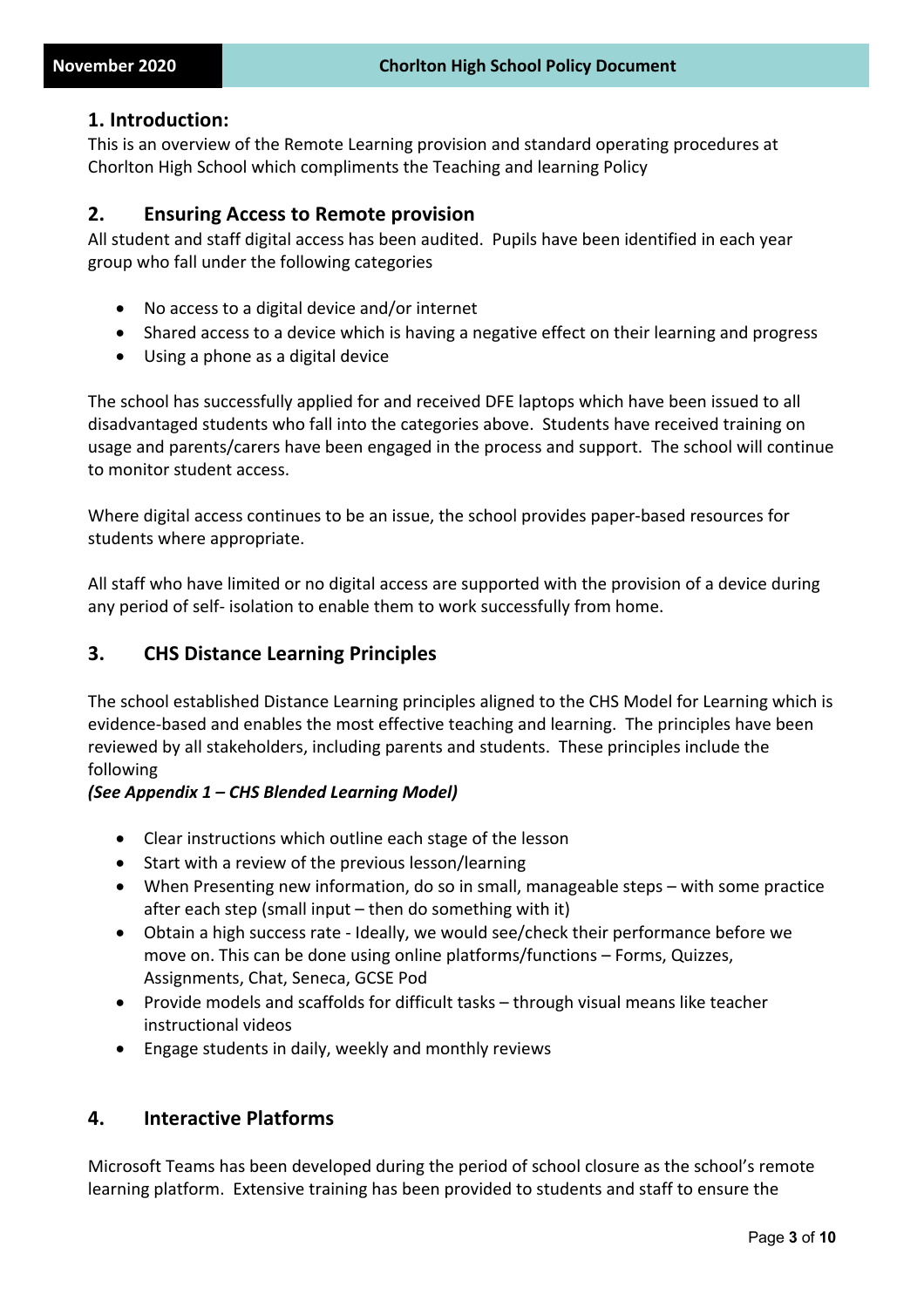platform can be used effectively for remote learning. There are CLASS TEAMS established so that each student has a personalised experience. Each Class Team has the following functionality

- POSTS where teachers can communicate with their classes using a range of media.
- CLASS FILES used to store lesson materials for every lesson which is entirely aligned to the school curriculum.
- ASSIGNMENTS used to issue assignments such as quizzes or other tasks which students get feedback on.
- CHAT used for communication between teachers and students. Students may use this to ask questions or submit work when working from home

MS Teams is complimented with a range of other established online platforms like SENECA, GCSE Pod and Hegarty Maths.

English, Maths, Science, MFL and Humanities have also mapped their curriculum against the Oak National lessons for all year groups.

#### **5. Contingency Planning - CHS Distance Learning SOP**

The CHS Distance Learning SOP has been co-constructed with staff and established to ensure the school is prepared for all possible tiers of opening and to provide clarity and consistency in teacher and student expectations. The plan is designed to minimise impact on learning and progress by providing an outstanding distanced learning provision. The plan has been developed based on a comprehensive review of Distanced Learning in Summer term from all key stakeholders in school. The contingency is supported with an extensive training plan for students and staff.

The plan ensures the following:

- Full curriculum alignment. A full curriculum review process in the summer term ensured a blended curriculum experience has been planned to support in class and distance learning. All daily lessons are uploaded onto MS Teams.
- Integrity of the school timetable is sustained across Tier 1 and 2
- A Live Lesson Schedule is in place for collapsed classes/large cohorts of self-isolating students (See Appendix 3 – Live Lesson SOP)
- Feedback is enabled through CHAT and ASSIGNMENTS function
- Lesson Resources are personalised to each of the student's assigned classes and updated daily.
- Additional online resources are utilised and mapped for students. All core subjects and MFL and Languages have mapped their curriculum to Oak National Academy and Hegarty Maths lessons to compliment the CHS curriculum and to provide additional instruction and explanation to students where needed.
- Clarity of expectations of staff who are working remotely.

#### *(See Appendix 2 – CHS Remote Learning SOP)*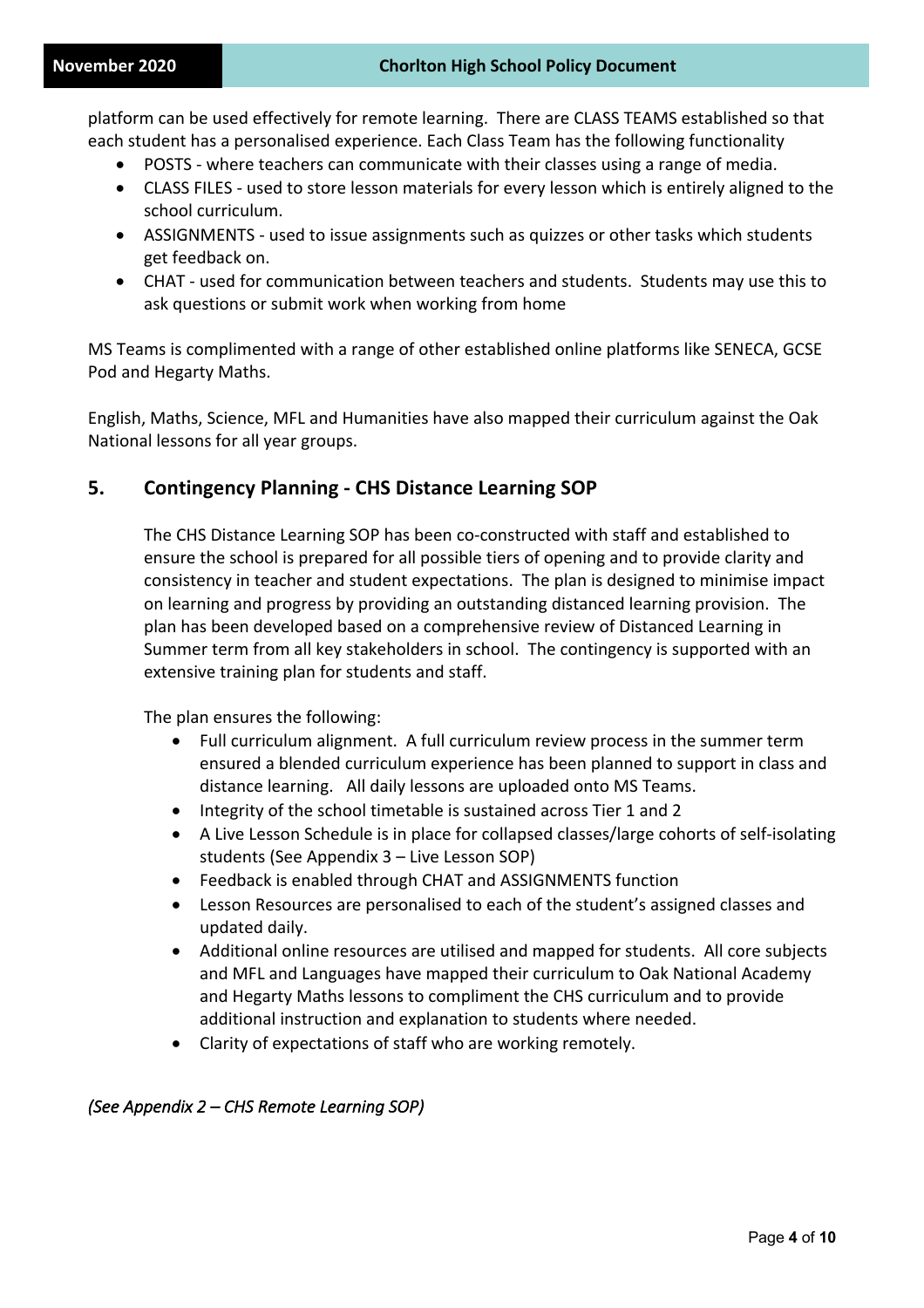## **6. CPD**

Staff training needs have been audited and a training plan implemented in the use of MS Teams and in delivering the Distance Learning principles. Training was provided in key areas – like teacher modelling, creating pre -recorded lessons, delivering live lessons, providing feedback etc. A team of T&L coaches are in place to support the delivery of Live Lessons across curriculum areas. There is a bank of bespoke Distance Learning CPD materials available for staff, students and parents across all aspects of functionality and skill on MS Teams. All students received a comprehensive MS Teams training session as part of their induction return to school in September which modelled what excellent distance learning looks like and ensured full coverage of effective use of MS Teams. A significant investment in IT infrastructure has been made and will achieve improved bandwidth and hardware across the school.

### **7. Communication**

MS Teams is being used for communication between student and teacher through the sharing of information, submission of home learning, questions/feedback etc. Form Teams and Year Teams have also been created to compliment the CHS Learning Journey and personal development curriculum.

All CPD and whole school meetings are currently being delivered via MS Teams across the school.

### **8. Assessing pupil progress**

MS Teams is being used across the school as our Home Learning platform. Class Teams are established so that teachers can issue home learning through assignments and provide personalised feedback to students. This also allows teachers to track student progress and make appropriate interventions. This is provided throughout the self- isolation period. The Live Lesson schedule enables teachers to recreate the classroom environment and use questioning and feedback throughout. Quizzes are being used extensively across subject areas to assess pupil progress. While pupils are self-isolating, they can complete and submit work to their teachers via Assignments, through CHAT, using the Class Notebook or within the Live Lesson.

## **9. Supporting pupils with SEND**

The Access and Achievement Team focus on connection, learning and progress during school closure or student self-isolation. This includes very specific student and family support. A number of support strategies are in place:

- Where possible, Teaching Assistants will make appropriate adjustments to lesson material or offer support during a live lesson setting.
- Specific additional communication and support to student and family through direct contact (phone call)
- Deliver work packs to students with specific adjustments
- Support for EAL families e.g. translation services
- Additional technology offered where appropriate
- Training provided to all students on use of MS Teams in September with TA support.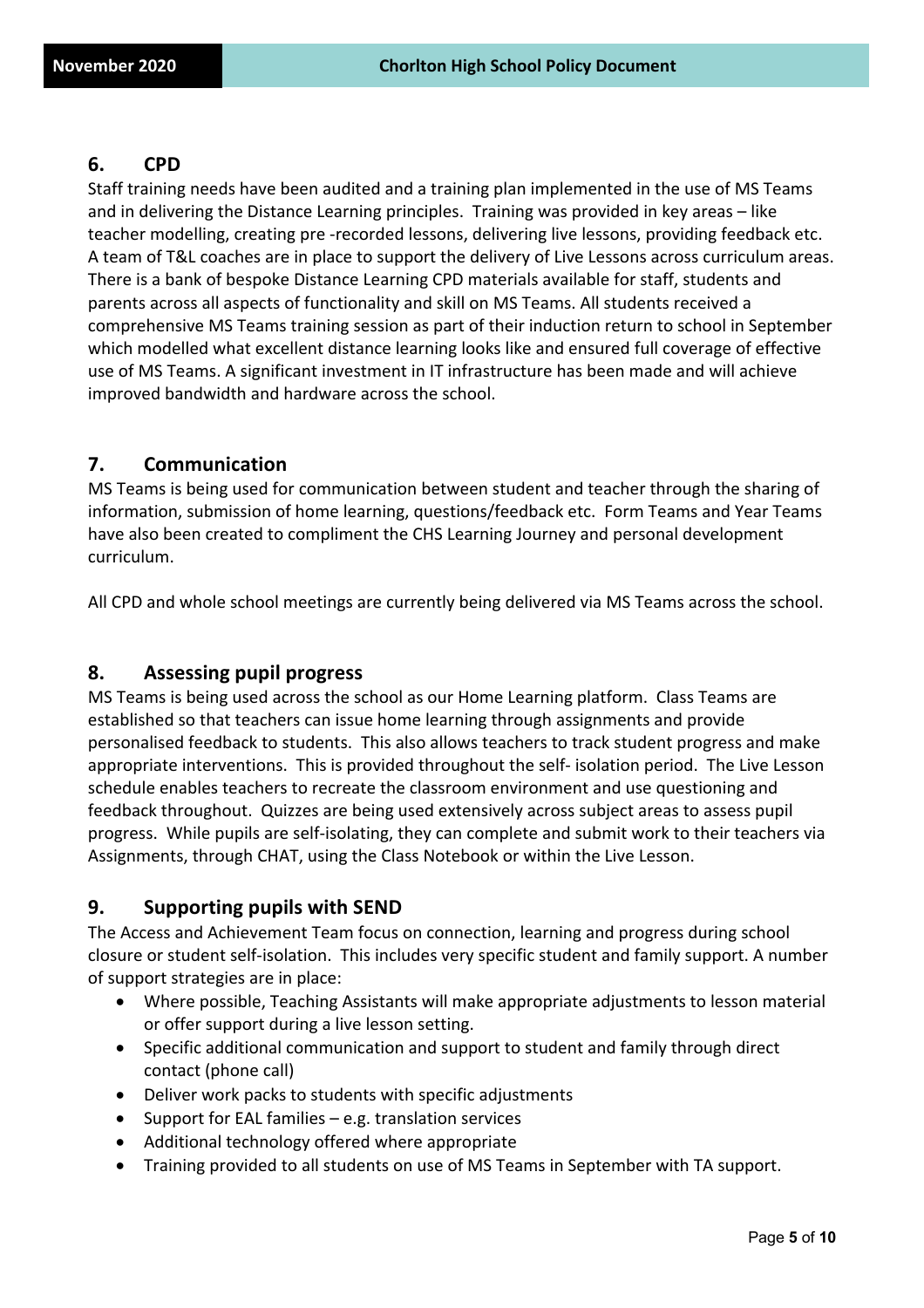## **10. Parental support**

The school has consulted with families throughout the Remote Learning period. This consultation has informed much of the development of the provision including the live lesson schedule, the CHAT functionality and the use of MS Teams as the home learning platform. Communication with parents is made at the beginning of the self-isolation period which outlines the Distance Learning provision. This is followed with reminder texts/emails where appropriate about the Live Lesson schedule. There is a direct line of communication established between parent and Pastoral team for the duration of the isolation period to support with any specific queries/help needed. Training and support materials on accessing live lessons, using Assignments and using CHAT are provided to parents and students. Well-being support and guidance is sign-posted through the school website and well-being checks are also made where appropriate.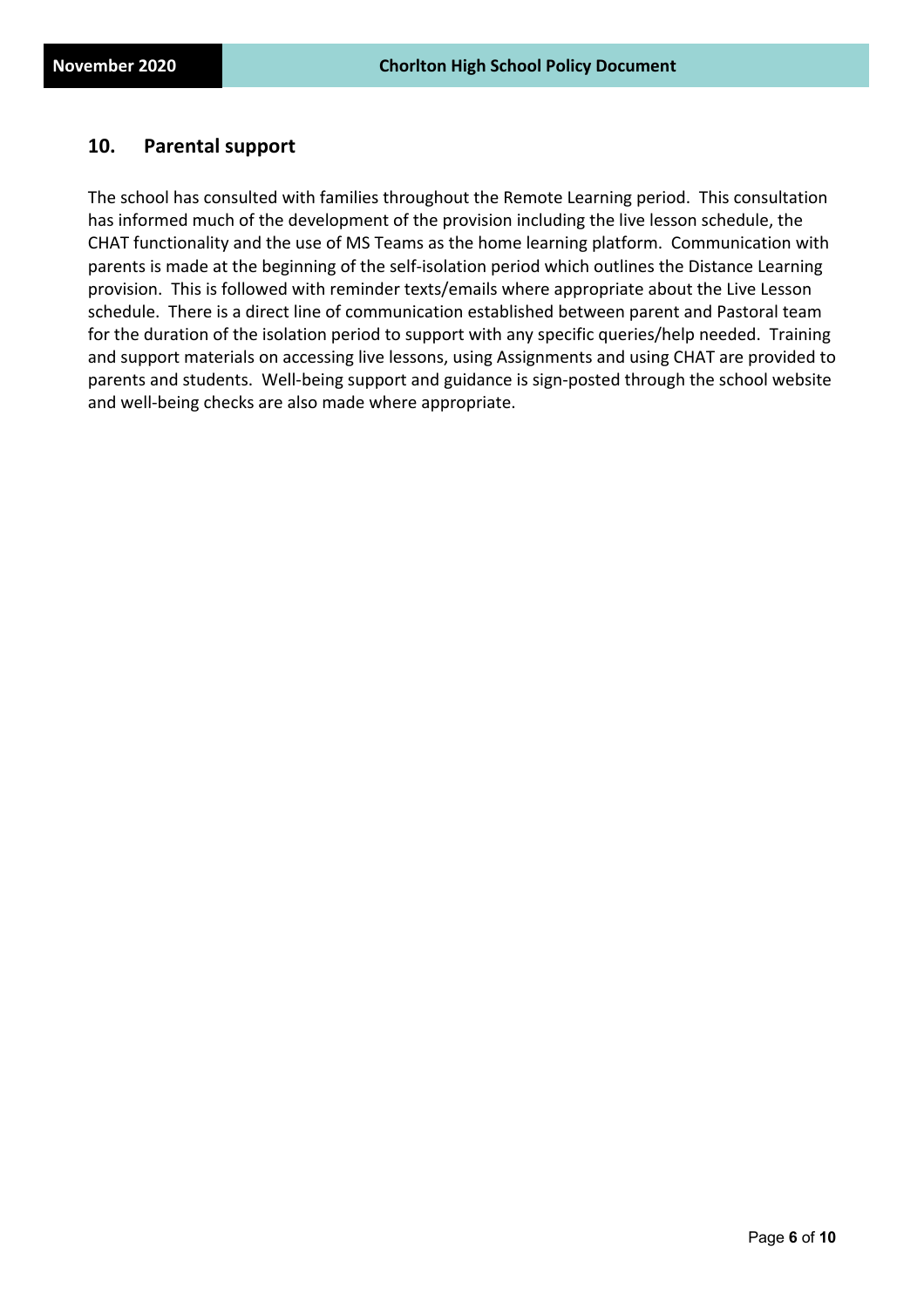## *Appendix 1 – CHS Blended Learning Model*

| <b>STAGES IN THE CHS:</b>                                                                                                                                                                                                                                               | <b>LEARNING MODEL</b>                                                                                                                                                                              | <b>DISTANCE LEARNING</b><br>MODEL                                                                                                                                                             | <b>EFFCTIVE TEACHING</b>                                                                                                                                                                                                                                                                                                                              |
|-------------------------------------------------------------------------------------------------------------------------------------------------------------------------------------------------------------------------------------------------------------------------|----------------------------------------------------------------------------------------------------------------------------------------------------------------------------------------------------|-----------------------------------------------------------------------------------------------------------------------------------------------------------------------------------------------|-------------------------------------------------------------------------------------------------------------------------------------------------------------------------------------------------------------------------------------------------------------------------------------------------------------------------------------------------------|
| <b>Hook and Connect:</b>                                                                                                                                                                                                                                                | <b>Activate learning</b><br>through a hook which<br>activates prior and/<br>or new learning for the<br>lesson.                                                                                     | HOOK - Startwith a<br>review of the previous<br>lesson/learning.                                                                                                                              | <b>Activating prior knowledge</b><br>Retrieval<br>۰<br><b>Low Stakes Testing</b><br><b>Spaced Practice</b><br>٠<br>Interleaving                                                                                                                                                                                                                       |
| What, How, Why:                                                                                                                                                                                                                                                         | Explain What, How,<br><b>Why? Set Learning</b><br>Objectives, explain<br>their intent and share<br>success criteria.<br>Present the Big Picture.<br>Where does this lesson<br>fit in the sequence? | What, How, why-<br>Students need clear<br>instructions to guide<br>them through each<br>stage of the lesson - e.g.<br>pre recorded lessons,<br>clear first slide, teacher<br><b>narration</b> |                                                                                                                                                                                                                                                                                                                                                       |
| <b>Present</b><br>new information:                                                                                                                                                                                                                                      | <b>Present new information</b><br>to students with clarity<br>and explanation.                                                                                                                     | When Presenting new in-<br>formation, do so in small,<br>manageable steps - with<br>some practice after each<br>step (small input – then<br>do something with it).                            | <b>Clear explanation</b><br><b>SEEC</b><br>New materials in small steps<br><b>Ask questions</b><br><b>Provide models</b><br>Elaboration<br><b>Dual Coding</b><br>Use specific examples for abstract ideas<br><b>Explicit strategy instruction</b><br><b>Modelling of learned strategy</b><br><b>Memorisation of strategy</b><br><b>Cognitive Load</b> |
| <b>Make meaning:</b>                                                                                                                                                                                                                                                    | <b>CHECK PROGRESS / UNDERSTANDING</b><br><b>Enable students to</b><br>interact with new<br>information and make<br>meaning of it.<br><b>CHECK PROGRESS / UNDERSTANDING</b>                         | Provide models and<br>scaffolds for difficult<br>tasks.                                                                                                                                       | <b>Reading subject material</b><br>۰<br>Guided student practice<br><b>Check student understanding</b><br><b>Obtain high success</b><br><b>Scaffolds for difficult tasks</b><br>Reducing scaffolding over time                                                                                                                                         |
| <b>Demonstrate</b><br>understanding:                                                                                                                                                                                                                                    | Check that students<br>understand the new<br>information and can<br>demonstrate understanding.<br><b>CHECK PROGRESS / UNDERSTANDING</b>                                                            | Obtain a high success rate<br>- Ideally, we would see/<br>check their performance<br>before we move on.<br>Assignments, Quizzes etc.                                                          | Independent practice<br>Elaboration - student led<br><b>Dual Coding - student led</b><br>Monitoring and self-regulation<br>۰<br><b>Reading comprehension</b>                                                                                                                                                                                          |
| Review:                                                                                                                                                                                                                                                                 | Review key learning<br>points against objec-<br>tives and consolidate.                                                                                                                             | Review - Engage<br>students in daily, weekly<br>and monthly reviews.                                                                                                                          | <b>Daily review</b><br>Recall<br>Self-testing<br>Summary<br><b>Practice Tests</b><br><b>Flash Cards</b><br><b>Structured reflection</b><br>Links to home study<br><b>Reading subject material</b>                                                                                                                                                     |
| <b>Feedback and feedback workshops</b><br>٠<br>Other important features:<br><b>Interleaving</b><br>٠<br><b>Spaced Practice</b><br>۰<br><b>Cognitive Load</b><br>٠<br><b>Accurate Peer and Self - Assessment</b><br>۰<br><b>Metacognition and Self - Regulation</b><br>۰ |                                                                                                                                                                                                    |                                                                                                                                                                                               | Home learning / Home study<br><b>Practice at home</b><br>Weekly and monthly review                                                                                                                                                                                                                                                                    |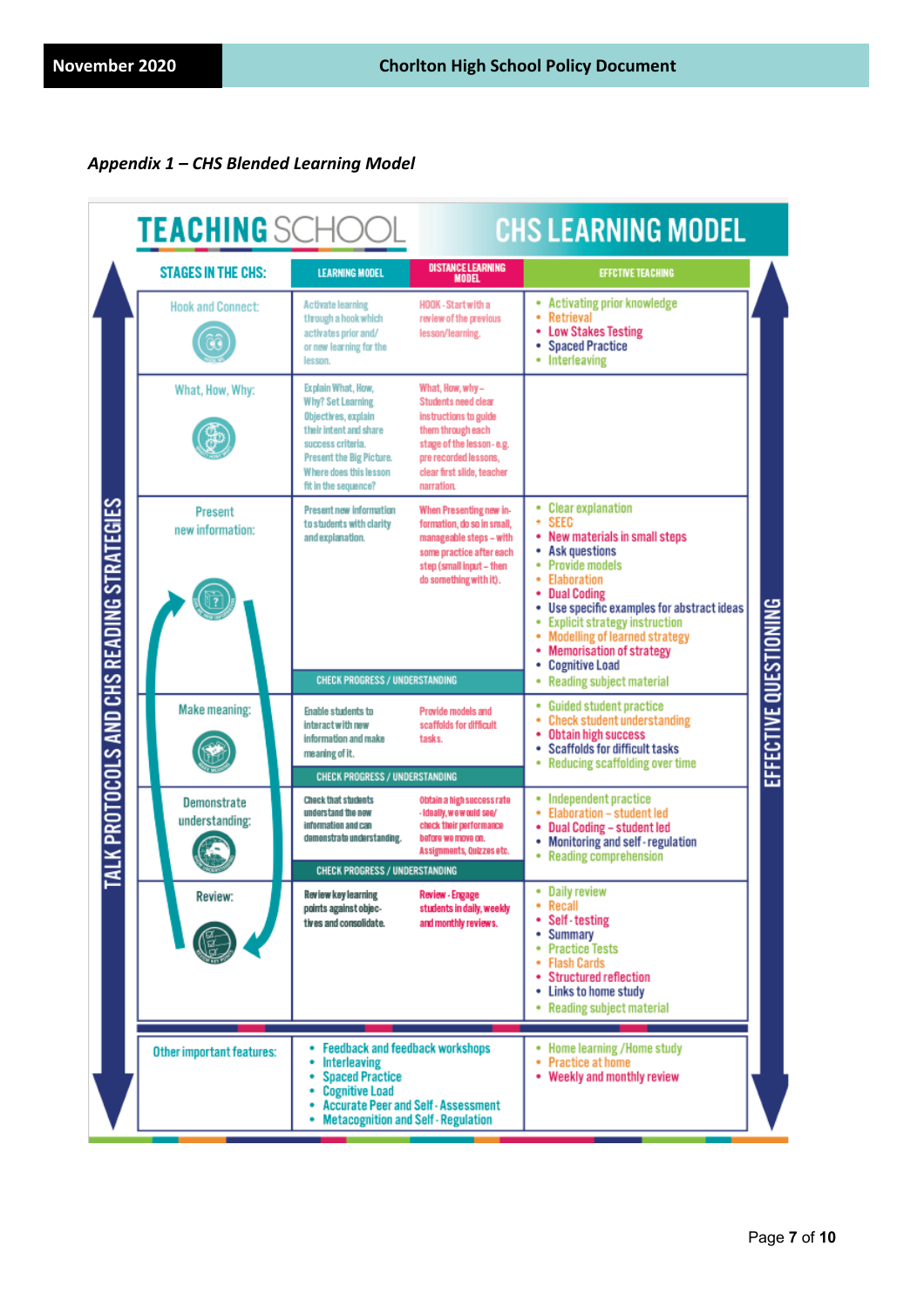#### *Appendix 2 – CHS Distance Learning SOP*